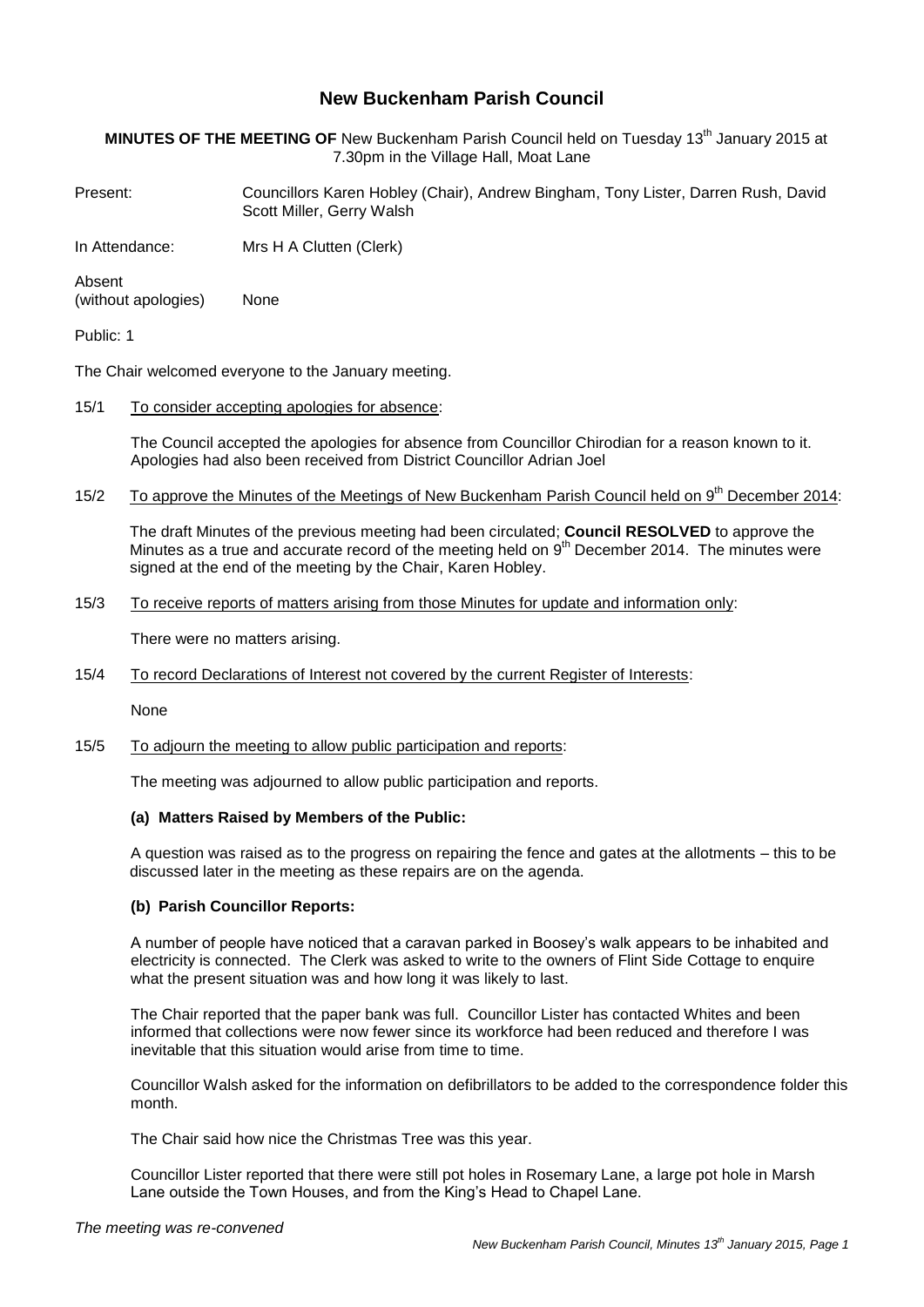# 15/6 To consider planning applications and to receive District Council's decisions made on any applications received before the meeting:

- 2 Church Farm, Wymondham Road erection of double garage no objection
- Stow House, Boosey's Walk demolition of lean-to and erection of an extension no objection
- Permission received for work at Oak View, Marsh Lane noted

#### 15/7 Financial Matters:

## **(a) Financial Report:**

The Clerk had provided a financial report in advance of the meeting.

The Chairman reported that Gail Wilby had now arranged to hand over her allotment rent.

## **(b) To approve payments to be made:**

**Council RESOLVED** to approve the following payments**:**

| <b>Cheque No</b> | <b>Item</b>                                                                               | Vat £  | Gross £ |
|------------------|-------------------------------------------------------------------------------------------|--------|---------|
|                  | Cheques drawn 13/01/2015                                                                  |        |         |
| 101760           | T T Jones Electrical, maint Jan, Feb, Mar 2015 + repair<br>of streetlight at Village Hall | £25.19 | £151.16 |
| 101761           | Playdale Playgrounds, zip wire repairs - Clerk's<br><b>Spending Power</b>                 | £13.84 | £83.04  |
| 101762           | Mrs H A Clutten pay January 2015 plus expenses                                            | £0.00  | £381.19 |
|                  | Total                                                                                     | £39.03 | £615.39 |
|                  | For information: payment by DDR                                                           |        |         |
| 12.01.2015       | E-ON Electricity for Street Lights - January 2015                                         | £2.22  | £46.68  |

**Council RESOLVED** to pay the Clerk's monthly basic salary (less tax) and office allowance by Standing Order on the Barclays Community Account with effect from February onwards; all additional hours and expenses to be claimed at monthly meetings.

# **(c) Budget 2015/16**

The Clerk had provided Councillors with version 2 of the budget prior to the meeting. It is estimated that the Council's expenses would increase next year due to the higher costs of village maintenance and its share of the cost of the local elections in May 2015. There were a number of discussions as to how to deal with the increase in expenses. Finally **Council RESOLVED** to increase the 2015/16 precept by 2% (from a total of £14089 to £14371) and to draw the balance of the increased costs (£2040) from General Reserves.

In view of the fact that the Town House Reserves were no longer required **Council RESOLVED** to vire the sum of £1,690.66 (the current estimated reserves) to the Play Area Reserves.

#### 15/08 To consider appointing a new Emergency Co-ordinator:

The Council asked the Clerk to request a copy of the village's Emergency Plan from the current coordinator.

#### 15/09 To consider how the Council should approach the parking of vehicles on the Common during football matches:

Some of the parking issues are being caused by some deteriorating posts. It was thought that the posts should be renewed and concreted in. It was agreed that Councillors Lister and Rush should look at the posts and report back to the Council.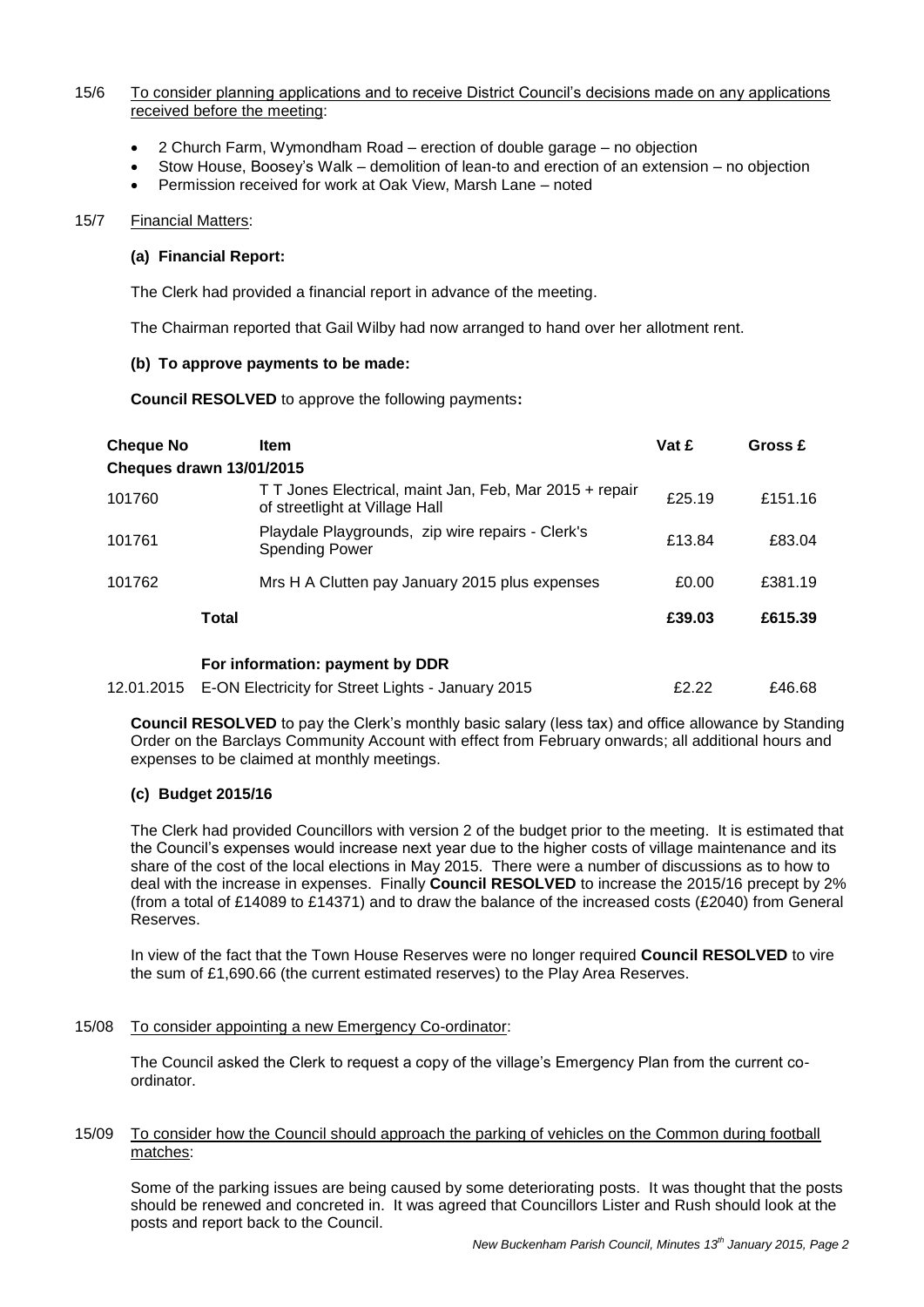Councillor Lister suggested that the litter bin on the Common be replaced with a dog bin.

15/10 To consider any Allotment matters including a request for an allotment from a resident in Banham and the quotations for the gates and fences:

There was a discussion amongst the Council members as to what the gates and posts should be made of and the cost of the two quotations already received. Council agreed that Councillor Lister should meet a contractor at the allotments to discuss how best to resolve the situation. **Council RESOLVED** to allocate a budget of £500 (plus VAT) for the repair of the posts and gates so that work could be progressed if Councillor Lister was successful in his negotiations.

The Council has been advertising the two vacant allotments for a number of months; no interest has been shown. **Council RESOLVED** to let one of the vacant allotments to an interested Banham resident at a rent of £44 per annum.

15/11 To consider any Play Area matters:

Councillor Walsh thanked those who had put up the new zip wire.

15/12 To consider any Cemetery matters including a letter from Miss Gray:

Council agreed to respond to Miss Gray's letter on the lines that the contents were noted and it was glad that she had come to a financial arrangement using the NAMM arbitration service.

15/13 To consider Street Lighting Report from T T Jones and the CPRE Questionnaire:

Councillor Lister was thanked for producing a map of the village showing the location of all the street lights and a list of their locations and numbers.

Council agreed to obtain a quotation from T T Jones to rectify the problems identified in the Street Lighting Report and ask for the lamp shades to be cleaned as per the Council's contract.

Not all the Councillors had seen the CPRE questionnaire so it was not discussed.

15/14 To receive a Report from the Town Houses Investment Working Party:

The Council discussed the latest document from the Working Party. The Council agreed that Councillor Bingham should update the October document with the latest comments and then circulate to the rest of the Council before it was included in the Parish News.

#### 15/15 To receive items of correspondence:

2015 Calendar from Elysian Associates + item about VAT NCC – Helping Norfolk Residents Go Dry for January – includes poster Norfolk Constabulary – scheme for dedicated PCSOs the cost to be funded on a 50/50 basis between the police and the community Rural Services Network – Affordable Rural Housing – advising of new edition of Affordable Rural Housing: A Practical Guide for Parish Councils Norfolk ALC Membership Survey 2014 Information about New Anglia Growth Hub for businesses Letter from New Buckenham Village Hall outlining the effects on the usage of the hall during the work on the kitchen and bar Letter from Greenbarnes advertising its range of notice boards Leaflet from Eibe advertising outdoor products Item from Leigh Day "Help us to address your environment concerns" NCC, Letter and poster re NHS Health Checks Campaign Leaflet on Glasdon products Clerks and Councillors Direct January 2015